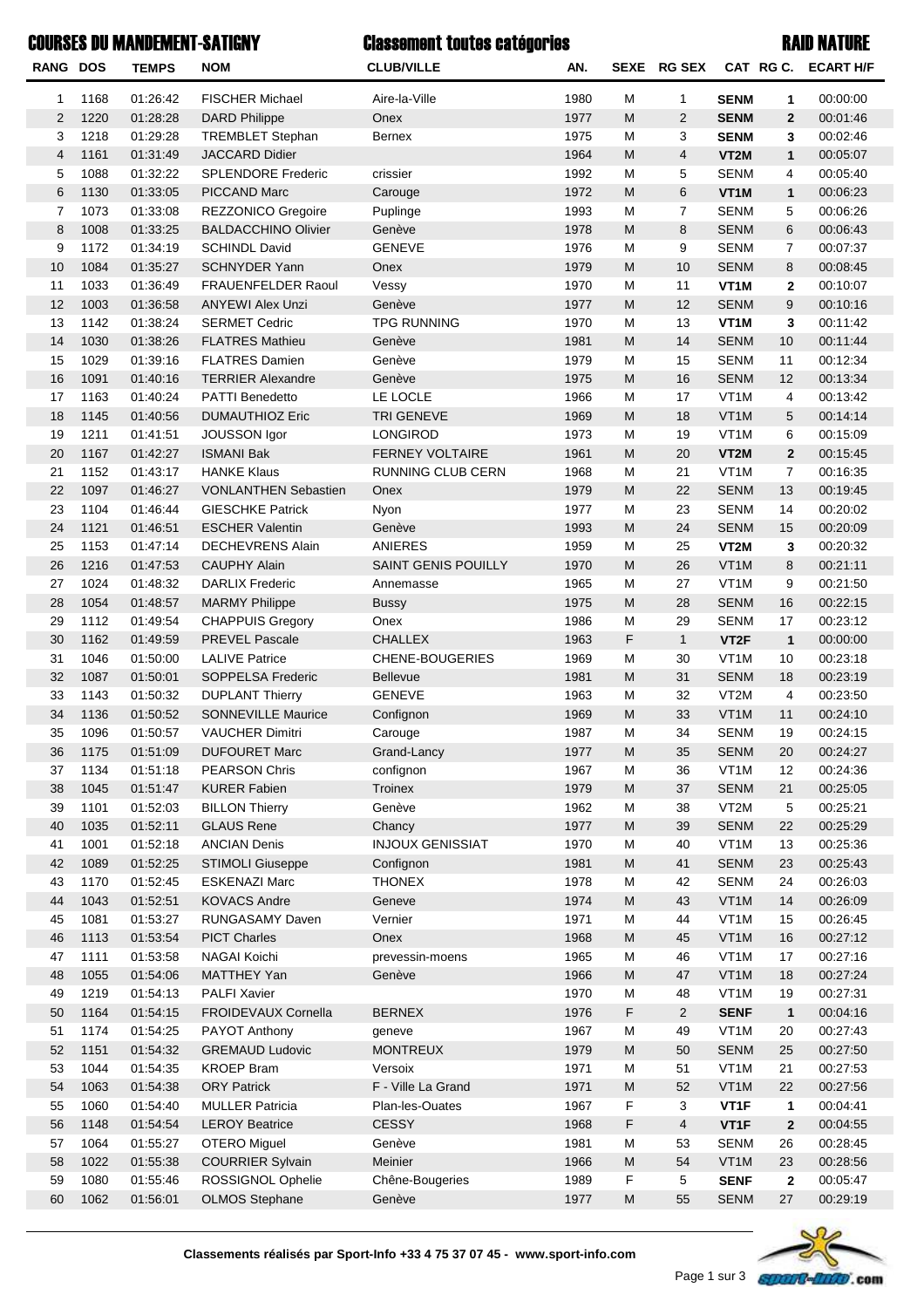| <b>COURSES DU MANDEMENT-SATIGNY</b> |      |                      |                                           | <b>Classement toutes catégories</b> |             |                                                                                                            | <b>RAID NATURE</b> |                            |                |                     |  |
|-------------------------------------|------|----------------------|-------------------------------------------|-------------------------------------|-------------|------------------------------------------------------------------------------------------------------------|--------------------|----------------------------|----------------|---------------------|--|
| RANG DOS                            |      | <b>TEMPS</b>         | <b>NOM</b>                                | <b>CLUB/VILLE</b>                   | AN.         |                                                                                                            | SEXE RG SEX        |                            |                | CAT RG C. ECART H/F |  |
| 61                                  | 1052 | 01:56:45             | <b>MAGNIN Susanne</b>                     | Plan-les-Ouates                     | 1968        | F                                                                                                          | 6                  | VT <sub>1</sub> F          | 3              | 00:06:46            |  |
| 62                                  | 1155 | 01:56:47             | <b>KURIK Kristjan</b>                     | <b>NICOLAS BOUVIER</b>              | 1977        | M                                                                                                          | 56                 | <b>SENM</b>                | 28             | 00:30:05            |  |
| 63                                  | 1049 | 01:57:52             | <b>LEUBA Bernard</b>                      | Plan les ouates                     | 1968        | м                                                                                                          | 57                 | VT <sub>1</sub> M          | 24             | 00:31:10            |  |
| 64                                  | 1166 | 01:58:07             | <b>GIBON Xavier</b>                       | Vesenaz                             | 1968        | M                                                                                                          | 58                 | VT <sub>1</sub> M          | 25             | 00:31:25            |  |
| 65                                  | 1102 | 01:58:32             | DI LULLO Enzo                             | Carouge                             | 1976        | М                                                                                                          | 59                 | <b>SENM</b>                | 29             | 00:31:50            |  |
| 66                                  | 1103 | 01:58:32             | DI LULLO Anthony                          | Carouge                             | 1971        | ${\sf M}$                                                                                                  | 60                 | VT1M                       | 26             | 00:31:50            |  |
| 67                                  | 1082 | 01:58:34             | <b>SAILLEN Roger</b>                      | Sézenove                            | 1971        | м                                                                                                          | 61                 | VT <sub>1</sub> M          | 27             | 00:31:52            |  |
| 68                                  | 1177 | 01:58:47             | <b>BOURQUIN Vincent</b>                   | Meyrin                              | 1972        | ${\sf M}$                                                                                                  | 62                 | VT1M                       | 28             | 00:32:05            |  |
| 69                                  | 1128 | 01:59:02             | <b>ODERBOLZ Kevin</b>                     | <b>ONEX</b>                         | 1988        | М                                                                                                          | 63                 | <b>SENM</b>                | 30             | 00:32:20            |  |
| 70                                  | 1056 | 01:59:23             | <b>MERCKAERT Sandrine</b>                 | Genève                              | 1981        | F                                                                                                          | $\overline{7}$     | <b>SENF</b>                | 3              | 00:09:24            |  |
| 71                                  | 1201 | 01:59:55             | <b>MONNEY Laurent</b>                     | <b>SATIGNY</b>                      | 1968        | М                                                                                                          | 64                 | VT <sub>1</sub> M          | 29             | 00:33:13            |  |
| 72                                  | 1178 | 02:00:18             | <b>BLAETTLER Daniel</b>                   | Satigny                             | 1967        | M                                                                                                          | 65                 | VT <sub>1</sub> M          | 30             | 00:33:36            |  |
| 73                                  | 1169 | 02:00:22             | <b>AVON Patrick</b>                       |                                     | 1975        | М                                                                                                          | 66                 | <b>SENM</b>                | 31             | 00:33:40            |  |
| 74                                  | 1204 | 02:00:24             | RATTRAY Adam                              | <b>NICOLAS BOUVIER</b>              | 1967        | ${\sf M}$                                                                                                  | 67                 | VT1M                       | 31             | 00:33:42            |  |
| 75                                  | 1042 | 02:00:48             | <b>JEANTET Thierry</b>                    | Satigny                             | 1967        | М                                                                                                          | 68                 | VT <sub>1</sub> M          | 32             | 00:34:06            |  |
| 76                                  | 1176 | 02:01:20             | <b>DUFOURET Pierre</b>                    | <b>GENEVE</b>                       | 1980        | ${\sf M}$                                                                                                  | 69                 | <b>SENM</b>                | 32             | 00:34:38            |  |
| 77                                  | 1040 | 02:01:24             | <b>JACOT-DESCOMBES Steve</b>              | Grandvaux                           | 1974        | М                                                                                                          | 70                 | VT <sub>1</sub> M          | 33             | 00:34:42            |  |
| 78                                  | 1050 | 02:01:32             | LEVEILLE Dominique                        | Genève                              | 1959        | ${\sf M}$                                                                                                  | 71                 | VT2M                       | 6              | 00:34:50            |  |
| 79                                  | 1061 | 02:01:37             | <b>NESA Elena</b>                         | Onex                                | 1962        | F                                                                                                          | 8                  | VT <sub>2</sub> F          | $\mathbf{2}$   | 00:11:38            |  |
| 80                                  | 1025 | 02:02:22             | <b>DIAMANTINI Cristina</b>                | cologny                             | 1965        | F                                                                                                          | 9                  | VT <sub>1</sub> F          | $\overline{4}$ | 00:12:23            |  |
| 81                                  | 1066 | 02:02:22             | <b>PARAGOT Laurent</b>                    | geneve                              | 1968        | м                                                                                                          | 72                 | VT <sub>1</sub> M          | 34             | 00:35:40            |  |
| 82                                  | 1171 | 02:02:57             | <b>BAUDET Dominique</b>                   | SIG                                 | 1958        | ${\sf M}$                                                                                                  | 73                 | VT2M                       | $\overline{7}$ | 00:36:15            |  |
| 83                                  | 1150 | 02:03:29             | <b>GOSTELI Michel</b>                     | ONEX                                | 1970        | М                                                                                                          | 74                 | VT <sub>1</sub> M          | 35             | 00:36:47            |  |
| 84                                  | 1036 | 02:03:55             | <b>HALLER Rene</b>                        | Meyrin                              | 1976        | ${\sf M}$                                                                                                  | 75                 | <b>SENM</b>                | 33             | 00:37:13            |  |
| 85                                  | 1221 | 02:04:05             | <b>BUSSARD Nicole</b>                     | geneve                              | 1975        | F                                                                                                          | 10                 | <b>SENF</b>                | 4              | 00:14:06            |  |
| 86                                  | 1149 | 02:04:19             | <b>SPYCHER Wolfram</b>                    |                                     | 1961        | ${\sf M}$                                                                                                  | 76                 | VT2M                       | 8              | 00:37:37            |  |
| 87                                  | 1004 | 02:04:21             | <b>AOUNALLAH Kamel</b>                    | ferney voltaire                     | 1971        | м                                                                                                          | 77                 | VT <sub>1</sub> M          | 36             | 00:37:39            |  |
| 88                                  | 1213 | 02:04:42             | <b>RICHARD Olivier</b>                    |                                     | 1972        | M                                                                                                          | 78                 | VT <sub>1</sub> M          | 37             | 00:38:00            |  |
| 89                                  | 1147 | 02:06:17             | <b>GARAVEI Giovanni</b>                   | <b>THOIRY</b>                       | 1969        | М                                                                                                          | 79                 | VT <sub>1</sub> M          | 38             | 00:39:35            |  |
| 90                                  | 1027 | 02:06:46             | <b>EMPANA Eric</b>                        | geneve                              | 1967        | M                                                                                                          | 80                 | VT <sub>1</sub> M          | 39             | 00:40:04            |  |
| 91                                  | 1047 | 02:06:46             | <b>LARI Gianmaria</b>                     | Chene-Bourg                         | 1970        | м                                                                                                          | 81                 | VT <sub>1</sub> M          | 40             | 00:40:04            |  |
| 92                                  | 1146 | 02:07:23             | <b>TOQUET Jerome</b>                      | <b>SCIEZ</b>                        | 1971        | M                                                                                                          | 82                 | VT1M                       | 41             | 00:40:41            |  |
| 93                                  | 1144 | 02:07:39             | <b>BIEDERMANN Antoine</b>                 | <b>MEINIER</b>                      | 1989        | М                                                                                                          | 83                 | <b>SENM</b>                | 34             | 00:40:57            |  |
| 94                                  | 1090 | 02:07:58             | SWINARSKI HUBER Zofia                     | Carouge                             | 1966        | F                                                                                                          | 11                 | VT1F                       | 5              | 00:17:59            |  |
|                                     | 1202 | 02:08:35             | RODARI Madhuri                            | <b>GENEVE</b>                       | 1991        | F                                                                                                          | 12                 | <b>SENF</b>                | 5              | 00:18:36            |  |
| 95<br>96                            | 1141 | 02:08:35             | <b>VIREDAZ Yves-daniel</b>                | <b>GENEVE</b>                       | $\mathbf 0$ | ${\sf M}$                                                                                                  | 84                 | VT1M                       | 42             | 00:41:53            |  |
|                                     |      |                      | REZZONICO Jean-francois                   |                                     |             |                                                                                                            |                    |                            |                |                     |  |
| 97                                  | 1074 | 02:08:39             |                                           | puplinge<br><b>CONFIGNON</b>        | 1963        | M                                                                                                          | 85                 | VT2M                       | 9              | 00:41:57            |  |
| 98                                  | 1203 | 02:08:46             | <b>ZWEIGART Benjamin</b>                  |                                     | 1991        | $\mathsf{M}% _{T}=\mathsf{M}_{T}\!\left( a,b\right) ,\ \mathsf{M}_{T}=\mathsf{M}_{T}\!\left( a,b\right) ,$ | 86                 | <b>SENM</b><br><b>SENM</b> | 35             | 00:42:04            |  |
| 99                                  | 1007 | 02:08:54             | <b>BACHELIN Dimitris</b>                  | Viry                                | 1976        | м                                                                                                          | 87                 |                            | 36             | 00:42:12            |  |
| 100                                 | 1131 | 02:09:20<br>02:09:43 | PREVOT Marianne<br><b>BRAND Stephanie</b> | Geneve<br><b>GENEVE</b>             | 1965        | F                                                                                                          | 13                 | VT1F<br>VT <sub>1</sub> F  | 6              | 00:19:21            |  |
| 101                                 | 1012 |                      |                                           |                                     | 1973        | F                                                                                                          | 14                 |                            | 7              | 00:19:44            |  |
| 102                                 | 1119 | 02:09:49             | <b>COOKE Kate</b>                         | Cessy                               | 1971        | F                                                                                                          | 15                 | VT1F                       | 8              | 00:19:50            |  |
| 103                                 | 1165 | 02:10:10             | PILLET Fabrice                            | Puplinge                            | 1969        | м                                                                                                          | 88                 | VT1M                       | 43             | 00:43:28            |  |
| 104                                 | 1034 | 02:10:16             | <b>GENDRE Pierre-alain</b>                | Troinex                             | 1952        | $\mathsf{M}% _{T}=\mathsf{M}_{T}\!\left( a,b\right) ,\ \mathsf{M}_{T}=\mathsf{M}_{T}\!\left( a,b\right) ,$ | 89                 | VT3M                       | $\mathbf{1}$   | 00:43:34            |  |
| 105                                 | 1206 | 02:10:33             | <b>OEHEN Erich</b>                        | Saint-Julien-en-Genevois            | 1965        | м                                                                                                          | 90                 | VT1M                       | 44             | 00:43:51            |  |
| 106                                 | 1058 | 02:10:45             | MINO Jean-francois                        | Carouge                             | 1963        | $\mathsf{M}% _{T}=\mathsf{M}_{T}\!\left( a,b\right) ,\ \mathsf{M}_{T}=\mathsf{M}_{T}\!\left( a,b\right) ,$ | 91                 | VT2M                       | 10             | 00:44:03            |  |
| 107                                 | 1071 | 02:10:59             | PINNA RODRIGUEZ Veronic Vésenaz           |                                     | 1974        | F                                                                                                          | 16                 | VT <sub>1</sub> F          | 9              | 00:21:00            |  |
| 108                                 | 1093 | 02:10:59             | <b>THOMMEN Joelle</b>                     | chene-bougeries                     | 1971        | F                                                                                                          | 17                 | VT1F                       | 10             | 00:21:00            |  |
| 109                                 | 1083 | 02:11:10             | <b>SCHMUTZ Patrick</b>                    | Genève                              | 1966        | м                                                                                                          | 92                 | VT1M                       | 45             | 00:44:28            |  |
| 110                                 | 1059 | 02:11:46             | <b>MONTI Stefane</b>                      | Genève                              | 1973        | $\mathsf{M}% _{T}=\mathsf{M}_{T}\!\left( a,b\right) ,\ \mathsf{M}_{T}=\mathsf{M}_{T}\!\left( a,b\right) ,$ | 93                 | VT1M                       | 46             | 00:45:04            |  |
| 111                                 | 1110 | 02:13:04             | VON BLUMENTHAL Ulrich                     | Divonne                             | 1949        | м                                                                                                          | 94                 | VT3M                       | $\mathbf{2}$   | 00:46:22            |  |
| 112                                 | 1006 | 02:13:14             | <b>AUFRANC Rita</b>                       | Lully/Bernex                        | 1953        | F                                                                                                          | 18                 | VT <sub>2</sub> F          | 3              | 00:23:15            |  |
| 113                                 | 1212 | 02:13:55             | <b>LEBRET AGNERAY Elise</b>               | <b>GENEVE</b>                       | 1974        | F                                                                                                          | 19                 | VT1F                       | 11             | 00:23:56            |  |
| 114                                 | 1017 | 02:14:09             | <b>CHEVRIER Philippe</b>                  | Satigny                             | 1960        | $\mathsf{M}% _{T}=\mathsf{M}_{T}\!\left( a,b\right) ,\ \mathsf{M}_{T}=\mathsf{M}_{T}\!\left( a,b\right) ,$ | 95                 | VT2M                       | 11             | 00:47:27            |  |
| 115                                 | 1100 | 02:15:03             | <b>ZARRI Mirka</b>                        | Vesenaz                             | 1964        | F                                                                                                          | 20                 | VT <sub>2</sub> F          | 4              | 00:25:04            |  |
| 116                                 | 1085 | 02:15:49             | <b>SCHUREK Andreas</b>                    | Vernier                             | 1966        | $\mathsf{M}% _{T}=\mathsf{M}_{T}\!\left( a,b\right) ,\ \mathsf{M}_{T}=\mathsf{M}_{T}\!\left( a,b\right) ,$ | 96                 | VT1M                       | 47             | 00:49:07            |  |
| 117                                 | 1158 | 02:15:50             | <b>THERET Olivier</b>                     | <b>PREVESSIN</b>                    | 1976        | M                                                                                                          | 97                 | <b>SENM</b>                | 37             | 00:49:08            |  |
| 118                                 | 1021 | 02:15:56             | <b>CORBAT Yves</b>                        | Andilly                             | 1960        | M                                                                                                          | 98                 | VT2M                       | 12             | 00:49:14            |  |



119 1057 02:16:10 MEYER Harry Meyrin Meyrin 1969 M 99 VT1M 48 00:49:28 120 1013 02:16:10 MEYER Harry Meyrin 20 120 1013 02:16:13 CAPT Olivier Onex 1973 M 00:49:31 100 VT1M 49